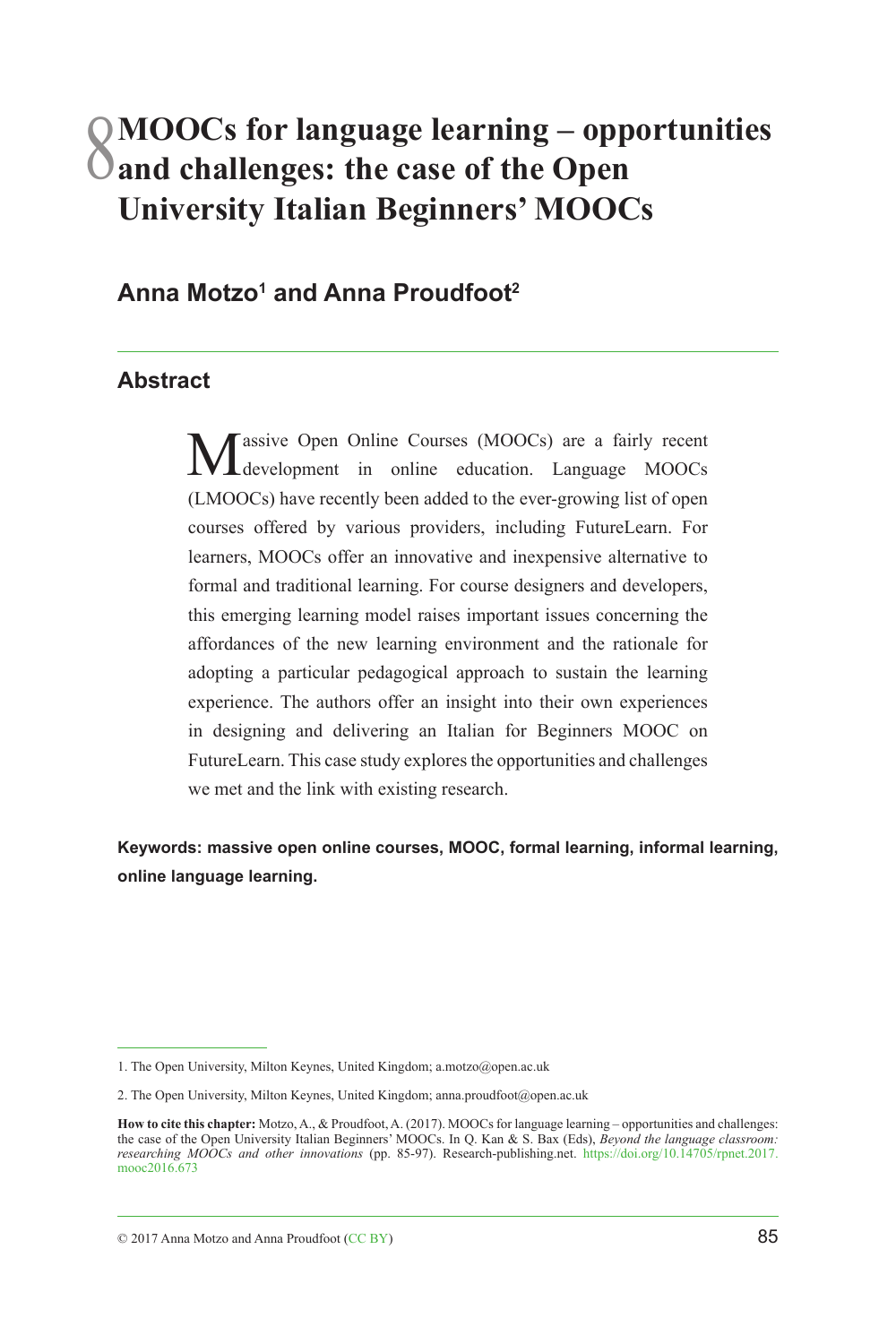# **1. Introduction and context**

In recent years, the number of educational resources freely available online has increased exponentially thanks to the development of the Open Educational Resources (OERs) movement and the provision of MOOCs [\(McGreal, 2013](#page-12-0)). OERs display various characteristics; openness, free access, and use and repurposing of the resources, all common principles which promote "the building of ubiquitous learning networks as well as reducing the knowledge divide that separates and partitions societies" ([McGreal, 2013](#page-12-0), p. xviii).

MOOCs represent the principle of supporting openness in education while at the same time embracing technological innovation. Run entirely online, MOOCs are a development of distance learning which followed on naturally from the rise of online education and the development of open access universities around the world ([Siemens, 2013\)](#page-12-1).

Arguably, the first MOOC was created and delivered by George Siemens and Stephen Downes in 2008 (mentioned in [Parr, 2013](#page-12-2)) to test out connectivism, the learning theory they developed which posits that learners work together to co-construct and distribute knowledge through networks, as practitioners in a community. Since then, the interest in this new way of learning and teaching has constantly increased to the point that 2012 was described in the New York Times as "the year of the MOOC" ([Pappano, 2012,](#page-12-3) cited in [Siemens, 2013,](#page-12-1) p. 5).

The Open University UK (henceforth OU), launched in the late 1960's and as one of the major exponents of distance learning, started to engage with the MOOC landscape with the openED 2.0, a European MOOC on business and management. By 2012, the OU was running its own MOOCs, for example the Open Translation MOOC, while was also setting up the FutureLearn MOOC platform in partnership with 11 higher education institutions. Fully owned by the OU, FutureLearn was the first UK-led MOOC learning platform, its first MOOC running in September 2013. In terms of languages, the OU School of Languages and Applied Linguistics launched their first language MOOC (a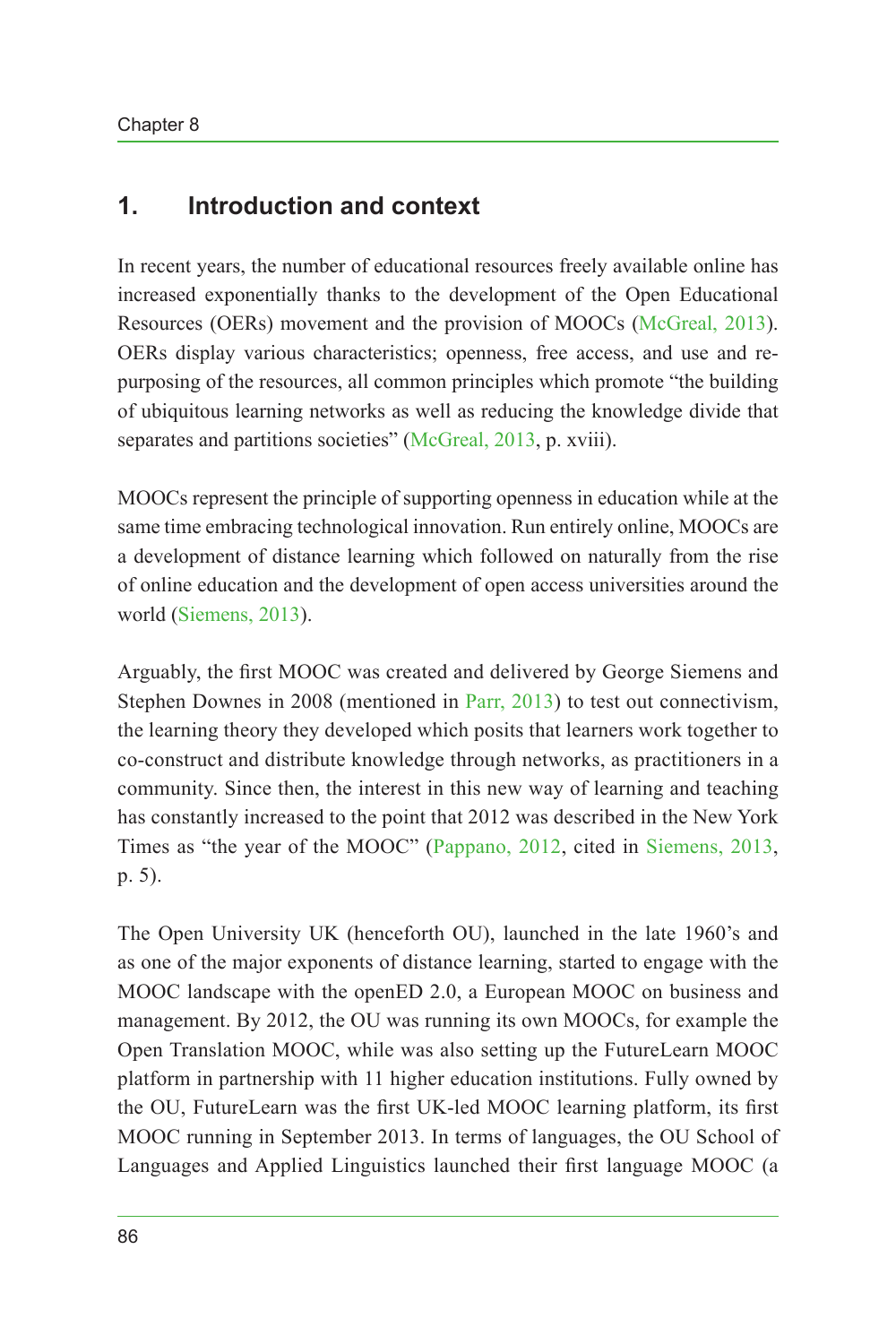programme of six Spanish for Beginners courses) in August 2016, followed by a programme of six Italian for Beginners courses in September 2016.

# **2. Current literature on MOOCs and LMOOCs**

The main principles of MOOCs are autonomy, diversity, openness and interactivity ([Downes, 2012](#page-11-0)); socio-constructivism, collaborative learning and connectivism are the theoretical principles that underpin the development of MOOCs, whereby self-directed learners support the learning community through social interaction and active engagement in the learning process. However, there are different approaches to MOOC design and delivery deriving from distinctive theoretical principles as well as from subject-specific considerations. Since the terms were first coined by [Downes in 2012](#page-11-0), the main dichotomy has been between cMOOCs and xMOOCs.

The former follows a connectivist approach, which posits that "knowledge is distributed across a network of connections, and that accordingly learning consists of the ability to construct and traverse those networks" [\(Downes, 2012,](#page-11-0) p. 9). In connectivist MOOCs, course content is not viewed and presented as the object of learning in itself but rather as an instrument that stimulates learning and that activates learner engagement within a 'community of practitioners'. In this model, which emphasises simultaneously open social learning and learner autonomy, learners help each other to aggregate and distribute knowledge through various networks, while educators demonstrate tactics and techniques and model the "approach, language and world view of a successful practitioner" [\(Downes, 2011](#page-11-1), n.p.).

xMOOCs, on the other hand, offer a wider audience a taster for highquality university courses. They are built in structured content and follow an instructivist approach whereby courses are designed with specific learning goals in mind and teaching is fundamentally embedded in the web course resources [\(Ferguson, Coughlan, & Heredotou, 2016\)](#page-12-4). In xMOOCs, the team of educators is normally responsible for course delivery as well as for its design. As indicated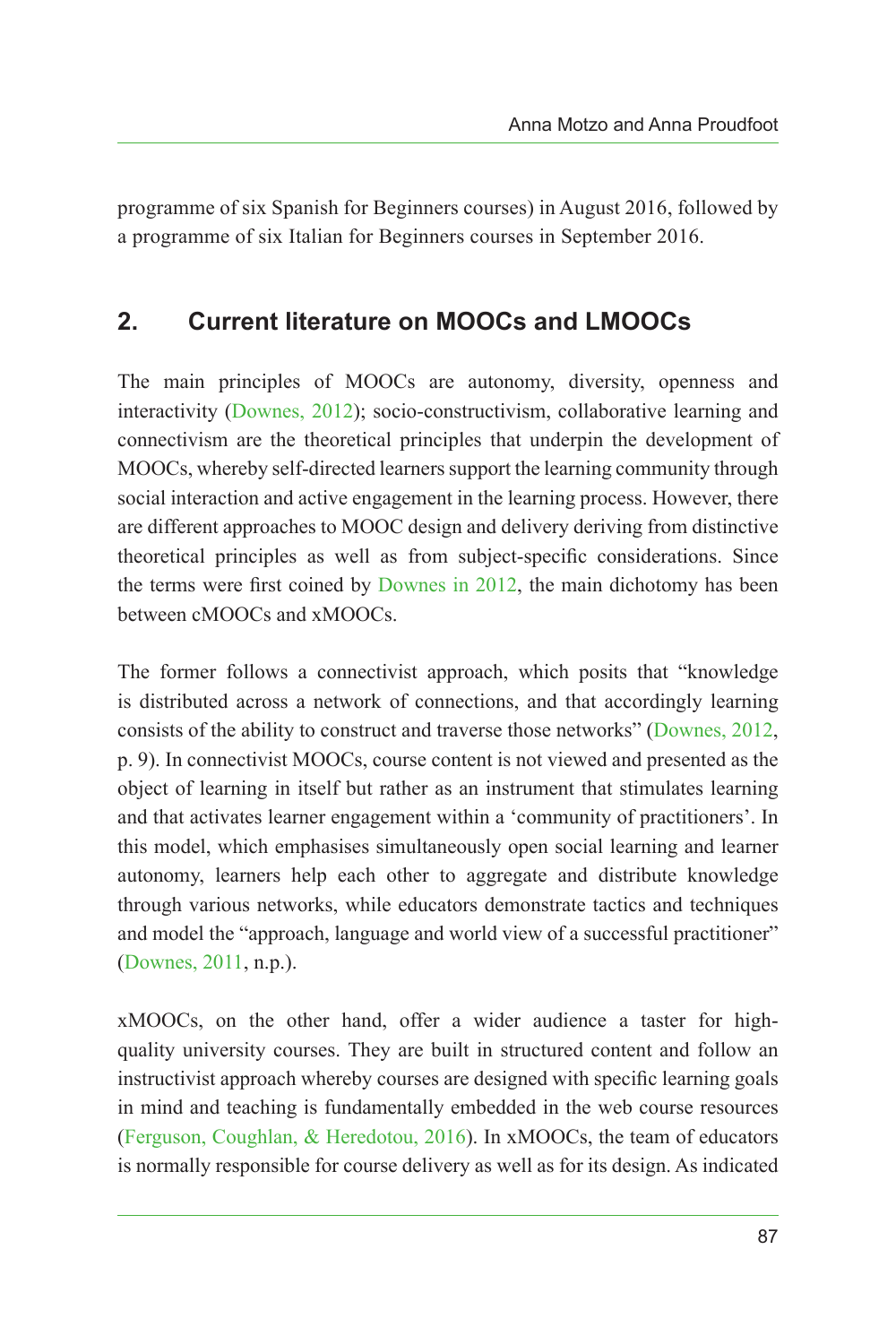by [Littlejohn \(2013\)](#page-12-5), such MOOCs do not normally require a high level of interaction amongst the learners. The majority of these types of MOOCs, rather than following a connectivist framework, use a more traditional and instructivist pedagogical approach ([Kennedy, 2014;](#page-12-6) [Staubitz et al., 2015\)](#page-12-7) which focuses on theories of learner autonomy and self-regulation rather than on social learning.

LMOOCs are an emerging category. [Bàrcena Read, Martín-Monje, and Castrillo](#page-11-2) [\(2014\)](#page-11-2) is arguably the first major contribution to an analysis of theoretical as well as methodological issues related to LMOOCs, which the authors define as "dedicated web-based online courses for second languages with unrestricted access and potentially unlimited participation" (p .1). The authors also point out that one of the main challenges faced by LMOOCs is that learning a language is fundamentally skill-based rather than knowledge-based, and practising the skill requires learning with others, while the majority of existing LMOOCs follow an instructivist approach which does not necessarily promote collaboration. The challenge and also opportunity for LMOOC educators is therefore to foster an environment which enhances social learning by including a range of activities and tools which stimulate discussion and collaboration amongst participants.

[Moreira Teixeira and Mota \(2014\)](#page-12-8) argue that in the current xMOOC model, the tools allowing full collaboration are limited (e.g. the discussion tool) and that the xMOOCs do not make the most of the tools (i.e. social networks) used by the cMOOC. They suggest a new pedagogical approach for LMOOCs which they call iMOOC, and which they introduced at the Open University of Portugal. The iMOOC is based on a synthesis of cMOOC and xMOOC, and draws on the potential of the networked approach as well as the structured Higher Education pedagogy. The 'i' represents individual responsibility, interaction, interpersonal relationships, innovation, and inclusion. Students use their own Personal Learning Environment (PLE) to manage their learning and engage in conversation with other learners.

Conversely, [Ferguson et al. \(2016\)](#page-12-4), in their report on OU MOOCs, indicate that MOOCs hosted by the UK-based platform FutureLearn are underpinned by the pedagogy of conversational learning with a learning environment that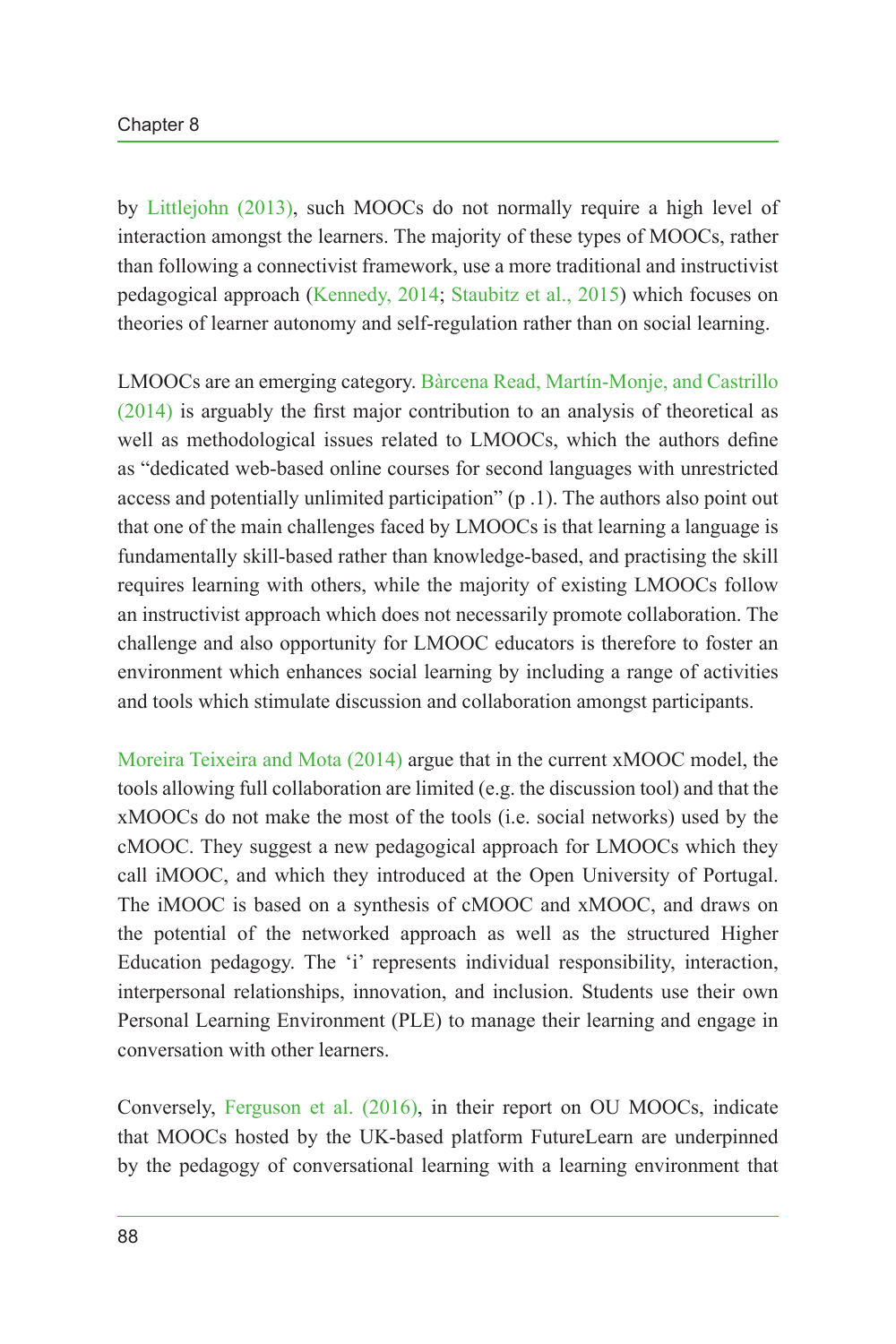fosters social interaction and collaboration between learners mainly through the use of embedded tools such as discussions. It is argued that by shifting from an instructivist to a more socio-constructivist learning environment, more opportunities and challenges arise for the language course designer.

In this case study, we therefore discuss the challenges and opportunities we faced in designing and delivering our Italian for Beginners MOOCs on the FutureLearn platform and how they relate to these various existing approaches to MOOCs, and language MOOCs in particular.

# **3. The OU Italian for Beginners' MOOCs**

The Italian for Beginners MOOCs – as with the other MOOCs hosted by FutureLearn – are designed on socio-constructivist principles and follow the xMOOC model outlined above, where teaching is embedded in and constitutes an integral part of the course design to allow learners to progress autonomously and independently. Learning in this case is facilitated by a well-structured and organised presentation of the learning resources and activities designed to achieve specific outcomes. The MOOC is learner-centred, provides a high degree of flexibility, and in contrast to other xMOOCs that do not support collaborative learning ([Staubitz et al., 2015](#page-12-7)), it seeks to encourage interaction through the discussion areas, where collaborative learning can take place using dialogue, peer exchange and feedback, as well as guidance from course organisers.

Each of the six MOOCs in the Italian for Beginners programme lasts for four weeks and each week has up to 23 activities called 'steps'. There are a variety of activities such as quizzes, articles and discussions. Activities are designed to encourage use of the target language. Discussions follow many of the activities, providing learners with an opportunity to consolidate or reflect on their learning. Discussions are embedded in the learning content and can be divided into two main types: those which require learners to write and post something in Italian, and those which ask learners to reflect or comment on an aspect of culture and society, perhaps making a comparison with the same aspect in their own country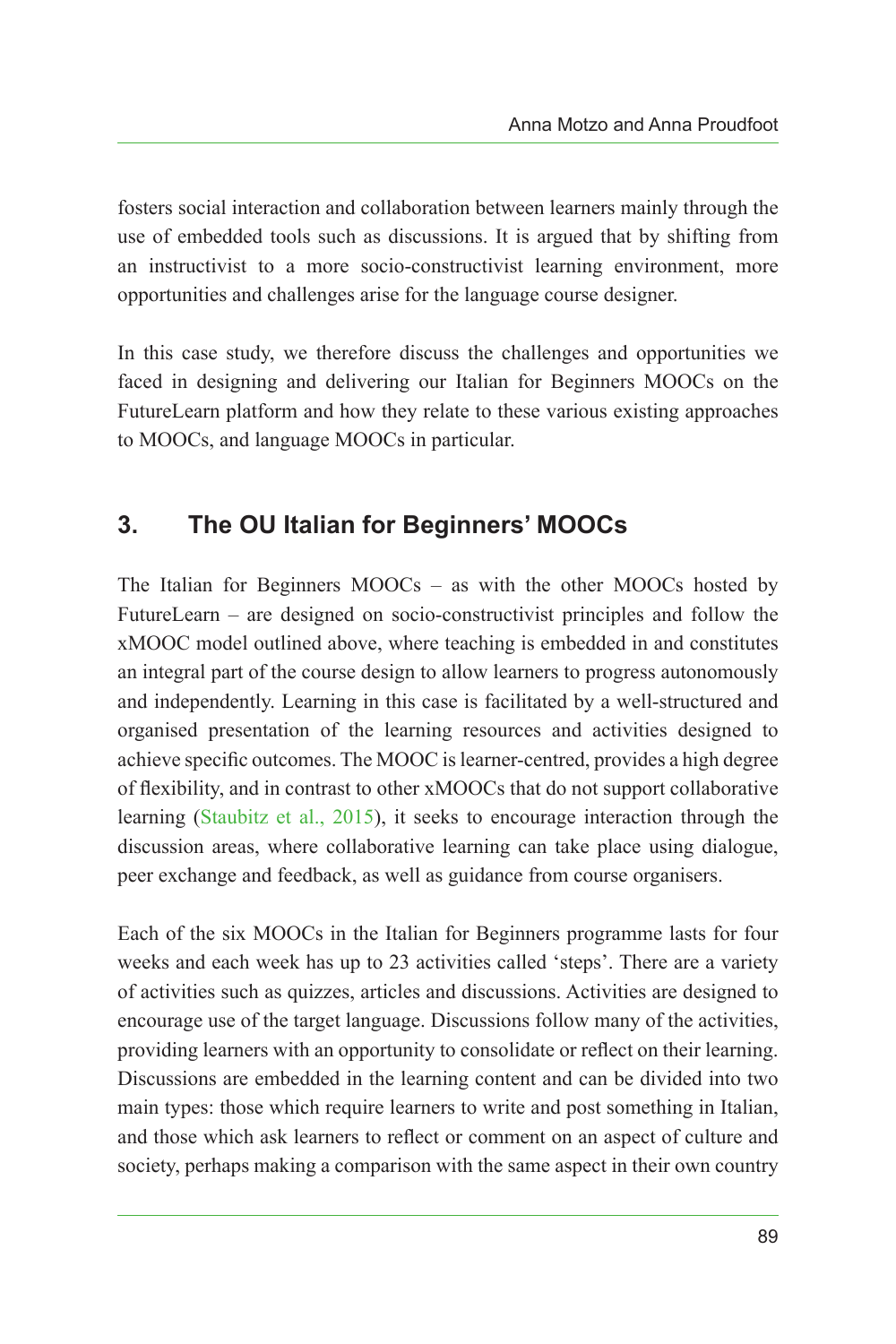of origin or of residence. Students have the opportunity to take a progress test at the end of each week where general feedback is provided and a score given.

In the OU language MOOCs, the content is semi-structured; while still allowing flexibility in the way learners engage with the material, it follows a clear progression from the simplest to the most complex steps. However, since learners navigate the site autonomously, they can complete the activities in any order, thereby organising their own learning according to their interests, abilities, needs, etc.

The interactive activities elicit the four skills. Reading and listening skills are developed and practised through comprehension activities, while learners can practise writing and speaking skills through productive activities. Learners can record their spoken contributions using any commercially available software and are encouraged to post their written or recorded contributions on the discussion page.

As already mentioned, the main collaborative feature offered by the FutureLearn platform is a Discussion tool. Through the discussion facility, learners can connect with each other, share knowledge and collaborate. In the Italian for Beginners course, the collaborative practices afforded by the discussion tool enhance peer learning and support and offer activities which foster the sharing of knowledge.

Collaborative practices are designed to help build a sense of community. Each discussion is triggered by an activity or article written by the academic team. These can be used to stimulate language practice using the target language or develop intercultural awareness through comparison and reflection. Examples of the two activities are shown in [Figure 1](#page-6-0) and [Figure 2.](#page-6-1)

In this first example ([Figure 1](#page-6-0)), the participants use the target language to have simple meaningful conversations with – and to receive feedback from – both fellow participants and the academic team. In this way, learners practise their language working together with others and this constitutes the basis for the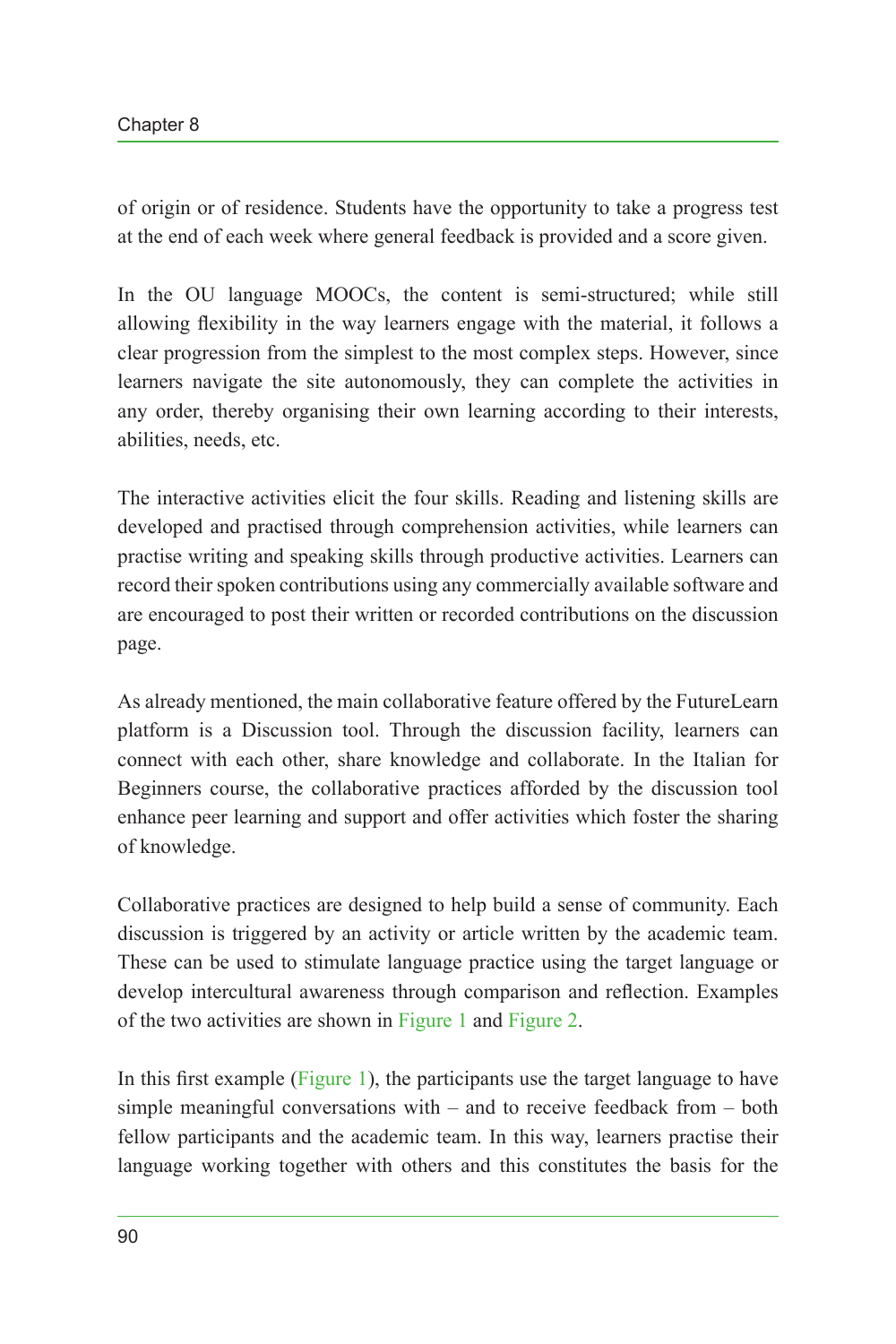formation of an online community. In practice, the number of comments tended to peak after topics which allowed learners to exchange information about their own lives, e.g. mealtimes, their family, their workplace, etc.

Figure 1. Example of language exchange in Italian

<span id="page-6-0"></span>

Figure 2. Sample of a discussion on a linguistic-cultural issue: 'Nouns denoting professions traditionally dominated by men'

<span id="page-6-1"></span>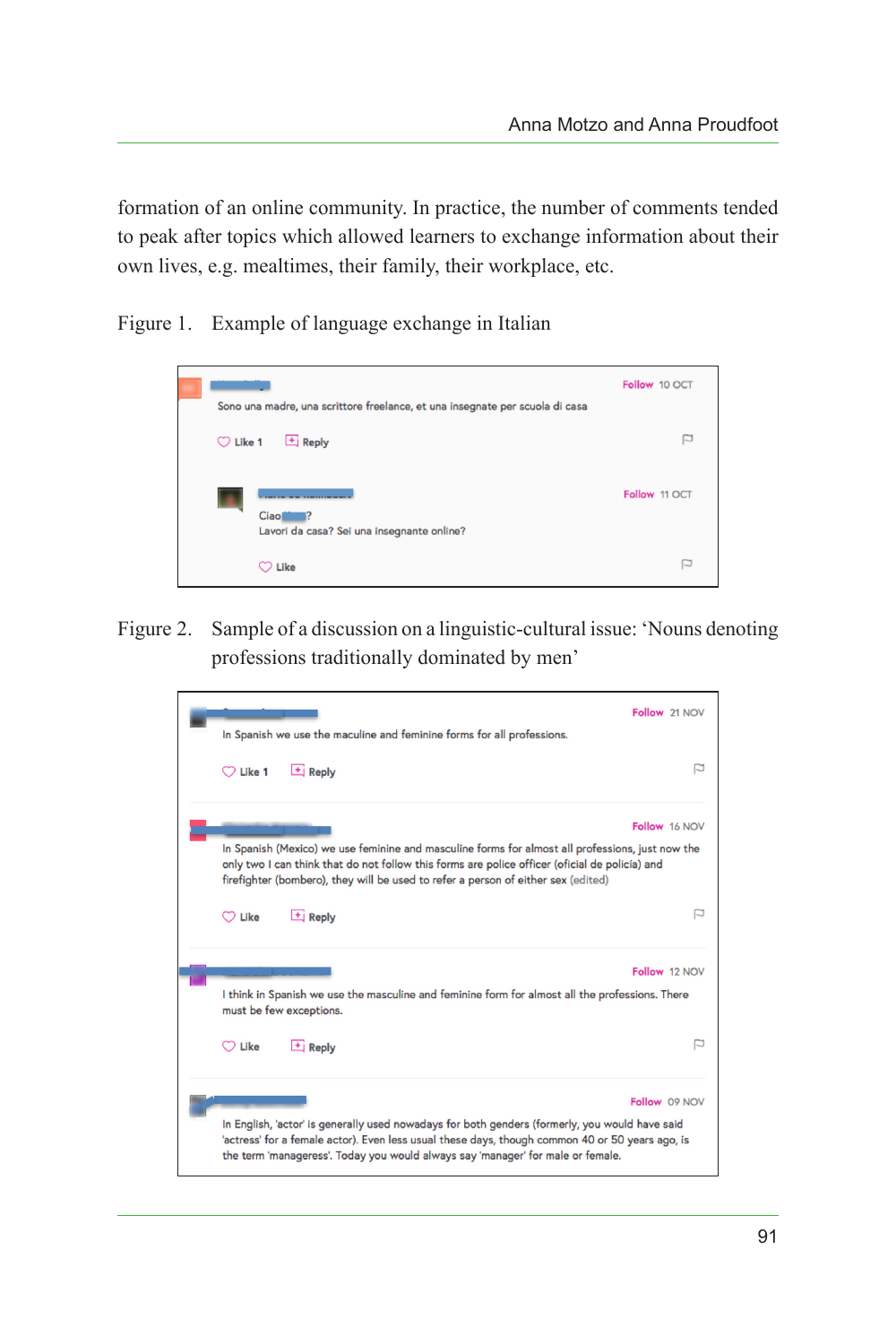#### Chapter 8

The discussion tool is also used to stimulate conversation around topics concerning Italian culture, language and society, which provide participants with the opportunity to exchange knowledge and discuss the differences with their own language and culture. As evidenced in [Figure 2](#page-6-1), this use of discussion allows participants to interact with each other openly and expand their learning beyond the subject matter (Italian). The discussion also encourages intercultural awareness.

As shown in [Figure 3](#page-8-0), threads where learners could exchange information about their own life (such as where they worked or describing a friend) attracted a high number of comments. The thread on 'Nouns denoting professions traditionally dominated by men', in line with other similar threads on linguistic-cultural issues, also attracted a relatively high number of responses (571), in comparison to threads focusing on purely linguistic aspects, such as pronunciation or verbs. This suggests that both relevant topical threads and linguistic-cultural threads lend themselves more naturally to social learning practices such as knowledge sharing. The role played by the discussion tool, therefore, echoes some of the elements outlined by [Downes \(2012\)](#page-11-0) in his connectivist theory in that learners support each other, perceive the benefits of learning together and feel part of a community. However, it is also interesting to note that during these interactions learners only rarely address each other directly. We argue that this might be related to the sense of anonymity felt by learners in such a massive learning environment.

The role played by the community of learners is crucial in a massive course where moderation, support and feedback represent a big challenge for the lead educators. At the same time, learners come with diverse expertise and knowledge which may be extremely valuable within the community. Therefore, in order to encourage collaborative practice and maximise peer learning support, we used a number of features such as 'rating' and 'following' participants. We used the system of 'likes' to reward learners who either provided feedback to others, commenting on their written contributions to discussions, or were simply quite active participants. This included native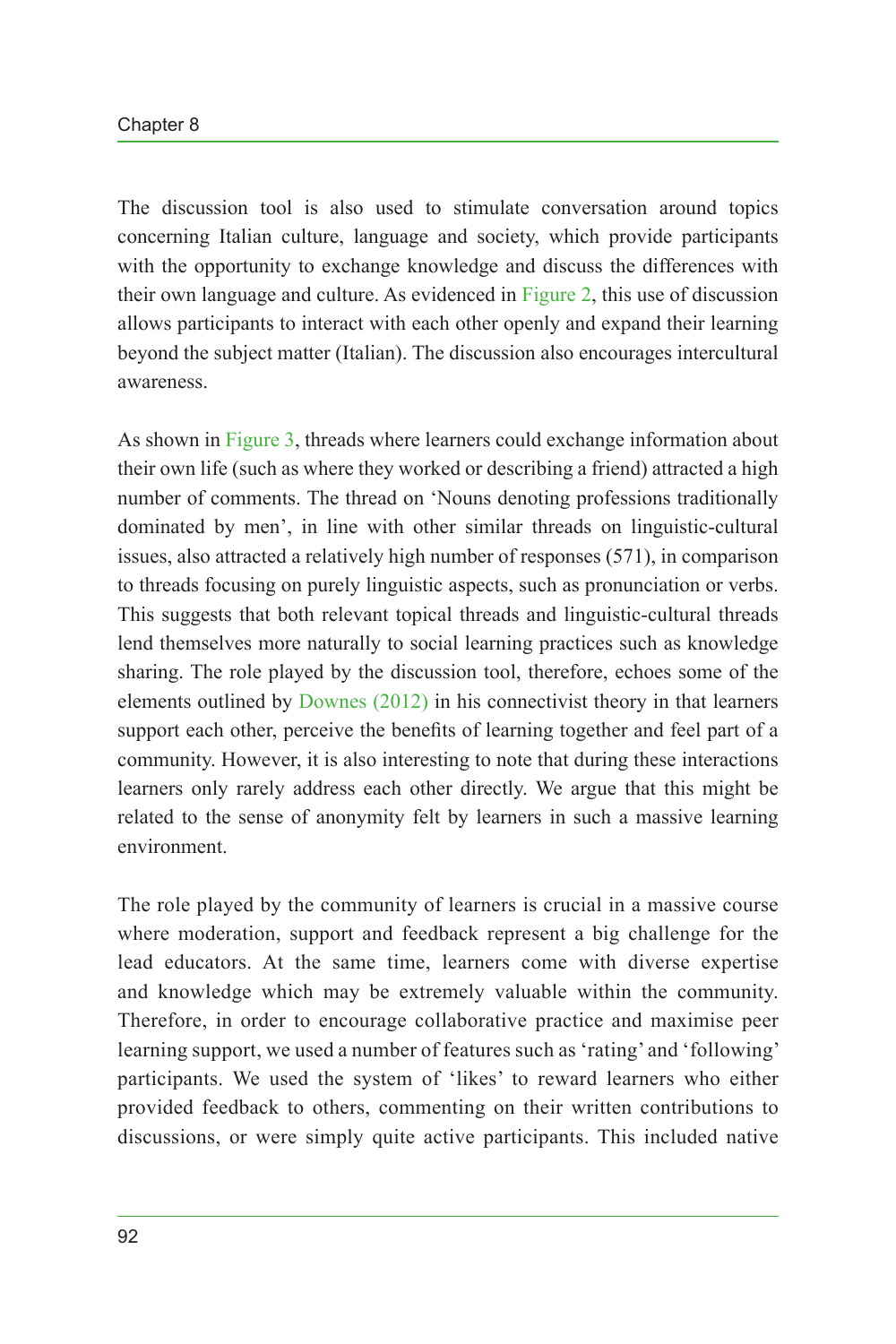speakers of Italian who voluntarily provided corrections and feedback to their peers. The reinforcement and approval of active participants proved to be a fairly successful way to maintain their engagement. Furthermore, since the massive number of participants made it practically impossible to read all comments and postings, we also relied on identifying and consequently 'following' the more active learners. Obviously, learners too can autonomously use this facility to connect with other learners, and in such a way are a variety of networks formed within the community.

<span id="page-8-0"></span>



# **4. Discussion**

Developing an LMOOC presents a number of opportunities and challenges. Here we attempt to address just a few.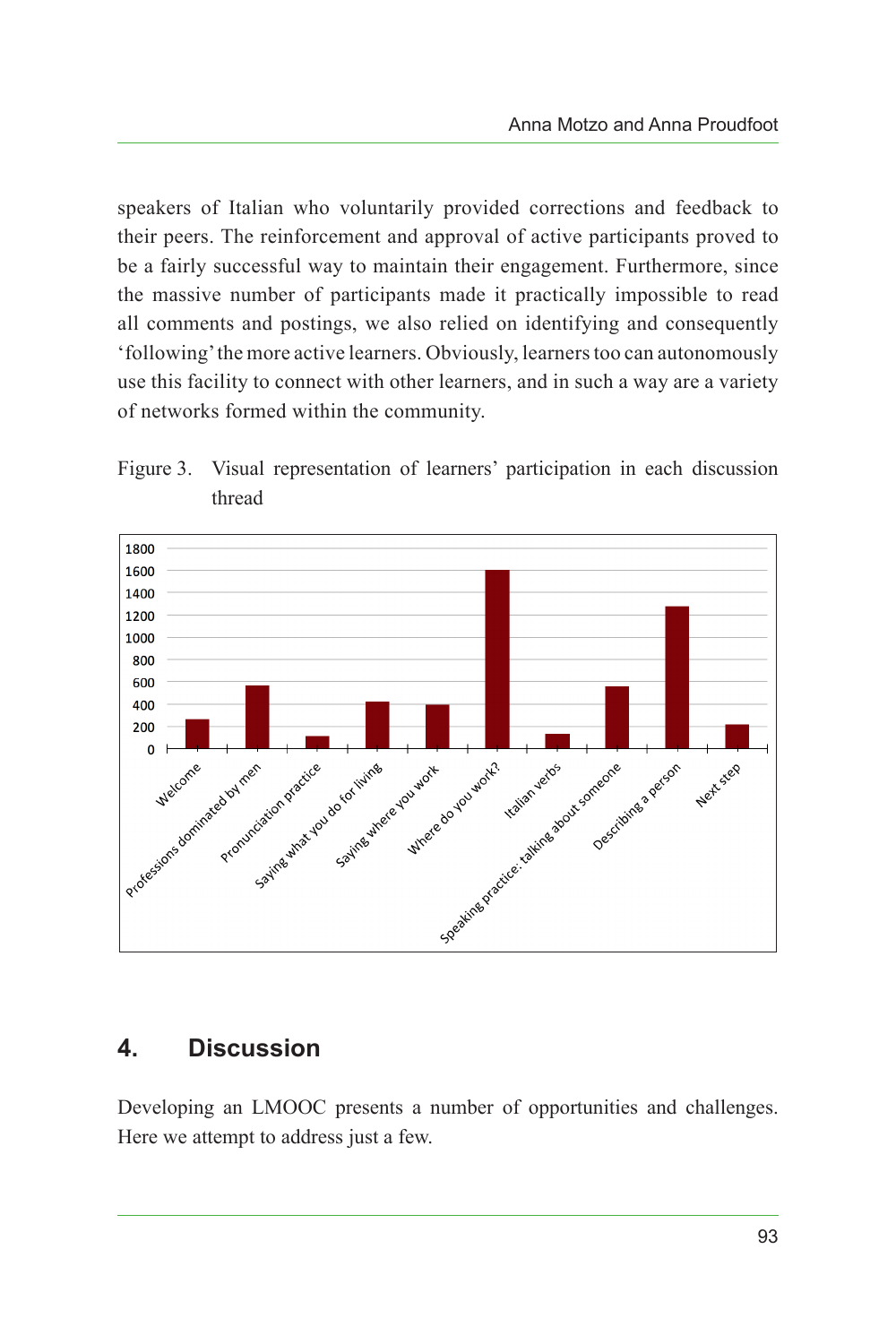### **4.1. Approach and principles**

Although there are various examples of OU MOOCs designed using a connectivist approach – one example is the Open Translation MOOC ([Beaven et](#page-11-3) [al., 2013\)](#page-11-3) – the FutureLearn language MOOCs follow a broadly xMOOC model. For most universities developing and delivering MOOCs, in fact, the xMOOC model is generally preferred, since it gives them the opportunity to repurpose course content. It allows universities to innovate, while not changing their culture or pedagogical approach ([Moreira Teixeira & Mota, 2014](#page-12-8)). This is in fact the strategy followed in the development of the OU's Italian for Beginners courses on FutureLearn, which were based on the first six units of the OU's Italian for Beginners module.

By using the affordances offered by the FutureLearn platform, however, we were able to encourage collaborative practice, for example through the use of the discussion tool, thus replicating elements of the collaborative learning of the cMOOCs. From a preliminary evaluation of the first run of the programme, we feel that the level of participation in these discussions was good (see [Figure](#page-8-0) 3 above) but could be further improved, possibly by rethinking task design to give more weight to contributing. This could be achieved by embedding in the discussion activities and fostering collaboration amongst the learners, who could perhaps organise themselves in small online working groups in order to complete specific tasks.

#### **4.2. Moderation**

For the course team, a significant challenge is that of moderating discussions and responding to queries, as the number of participants is exceedingly high: in Week 1 of MOOC1 alone, for instance, there were in total 30,956 comments. The FutureLearn platform does not allow advanced sorting by keyword, making it difficult to filter comments, even within a discussion page, but does allow users to sort by contributor, for example selecting only comments by the educator(s) or by those contributors they are 'following'. It also allows sorting by 'Likes' so that the highest rated comments can be located easily.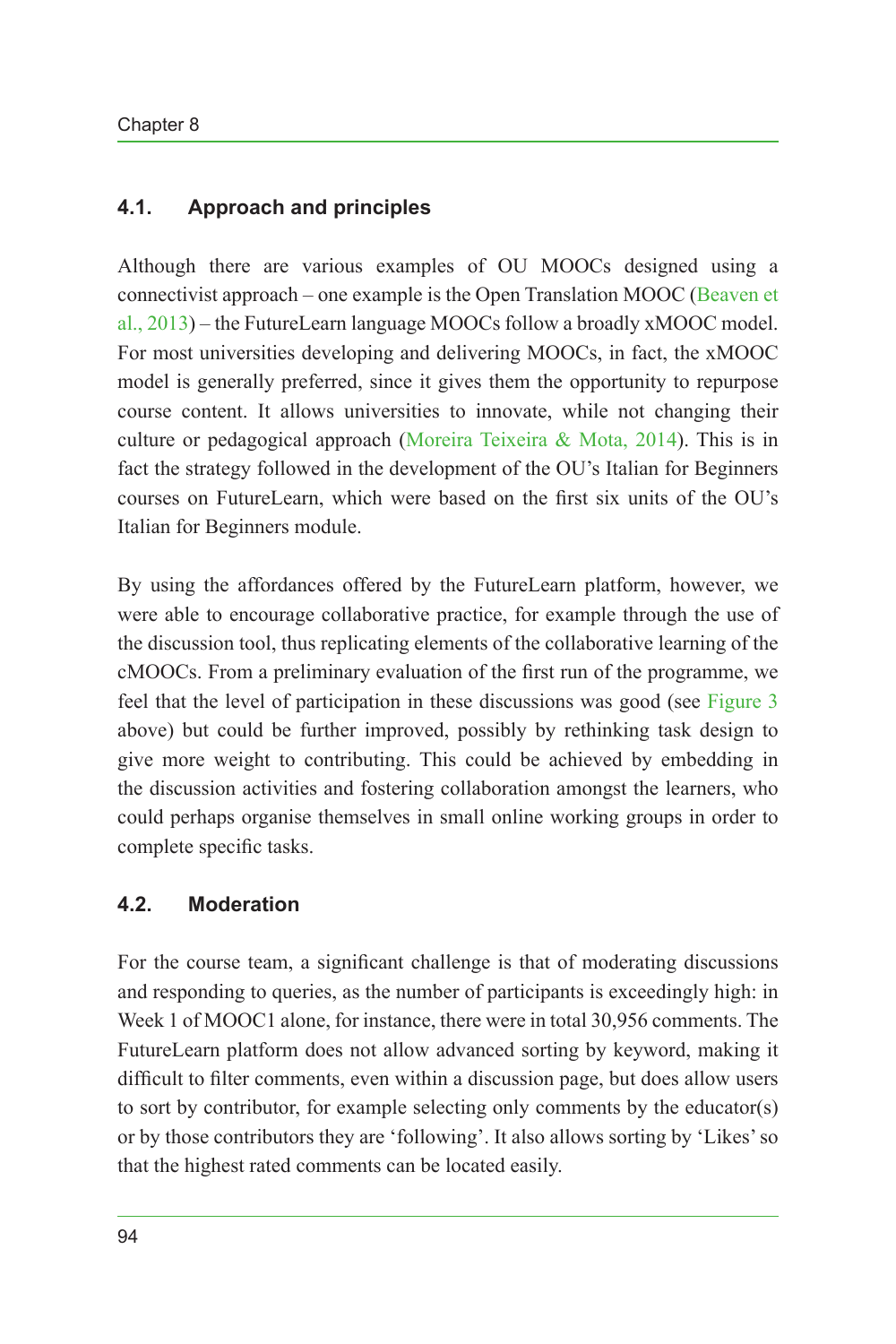#### **4.3. Cultural issues**

The heterogeneous composition of the participants – who can come from countries as far apart as Mexico and Kazakhstan – can present both opportunities and challenges in terms of their different backgrounds and past learning experiences. Working across boundaries, whether geographical, political, religious or cultural, requires a certain level of intercultural awareness in learners and moderators and increased sensitivity relating to socio-cultural issues. An article about the family in Italy which included references to civil partnerships led to some polemical comments in the Discussion area.

#### **4.4. Retention**

Common to all MOOCs is the low number of learners who complete or who participate fully. [Jordan \(2015\)](#page-12-9) found median completion rates of around 12%. There may be multiple reasons why this occurs. Firstly, there is a high percentage of leisure learners, who neither need nor want a Certificate of Completion or similar document. Secondly, the courses are free, so there is no financial commitment involved. More research would need to be done to establish whether completion rates are lower on xMOOCs than on cMOOCs where learners establish learning communities from the outset. If this is the case, then incorporating more of the elements or characteristics of cMOOCs might provide a solution. For instance, in LMOOCs, learners could be encouraged to use social networks and to set up small groups for speaking practice on Skype or Facetime. By adopting a learning management system which would allow us to embed other media and resources as part of students' PLE, as suggested by [Moreira Teixeira and Mota \(2014\),](#page-12-8) the learning experience could be enriched.

# **5. Conclusion**

In this paper we have presented the opportunities and challenges for course teams presented by this emerging learning environment, using as a case study the OU's Italian for Beginners MOOC hosted by FutureLearn.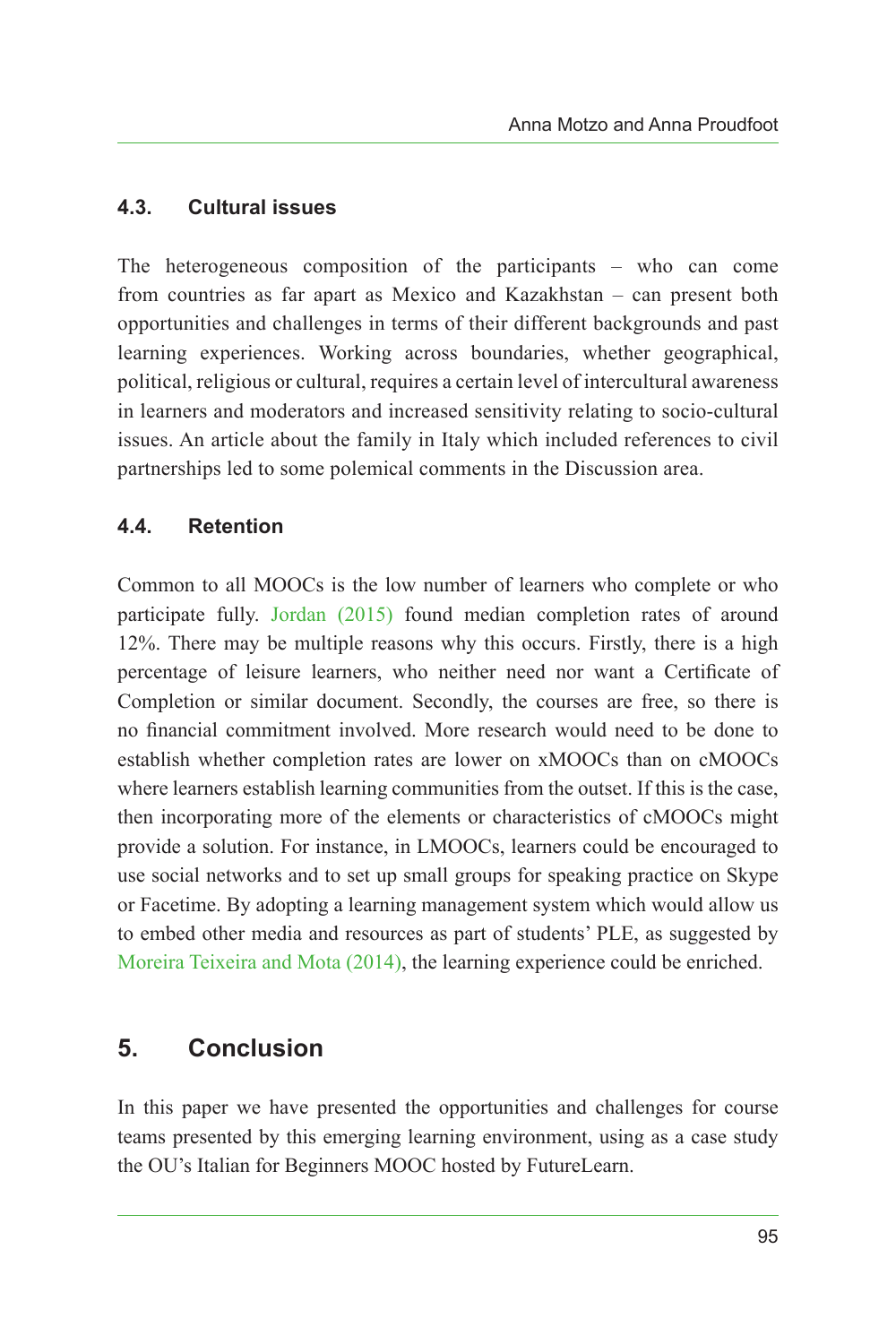MOOCs can potentially play an important role in bridging the gap between formal and informal learning and in widening participation. They fulfil the brief of making educational resources freely available to a wider audience, and they foster innovation in pedagogic approaches, allowing universities to test new ways of delivering courses. However, for course designers and leaders, they also present challenges in managing the learning process, mainly due to their massive scale. This is particularly true for language MOOCs which are built around skills, not content, and where interaction between learners is perhaps more important.

The limitations of the xMOOC model have been discussed above and solutions suggested. Further research is needed to gain an insight into the learner experience and to gather data about participation and completion. As MOOCs evolve further, and platforms become more sophisticated, the nature of the learning experience will inevitably change and universities and other providers need to change with it.

# **References**

- <span id="page-11-2"></span>Bárcena, E., Read, T., Martín-Monje, E., & Castrillo, M. D. (2014). Analysing student participation in foreign language MOOCs: a case study. *EMOOCs 2014: European MOOCs Stakeholders Summit* (pp. 11-17).
- <span id="page-11-3"></span>Beaven, T., Comas-Quinn, A., Hauck, M., de los Arcos, B., & Lewis, T. (2013). The open translation MOOC: creating online communities to transcend linguistic barriers. *In OER 13 Creating a virtuous circle, Nottingham*.
- <span id="page-11-1"></span>Downes, S. (2011, May 25). The role of the educator. *The Huffington Post*. [http://www.](http://www.huffingtonpost.com/stephen-downes/the-role-of-the-educator_b_790937.html) [huffingtonpost.com/stephen-downes/the-role-of-the-educator\\_b\\_790937.html](http://www.huffingtonpost.com/stephen-downes/the-role-of-the-educator_b_790937.html)
- <span id="page-11-0"></span>Downes, S. (2012). *Connectivism and connective knowledge: Essays on meaning and learning networks*. Stephen Downes Web. [http://www.downes.ca/files/Connective\\_Knowledge-](http://www.downes.ca/files/Connective_Knowledge-19May2012.pdf)[19May2012.pdf](http://www.downes.ca/files/Connective_Knowledge-19May2012.pdf)
- Downes, S. (2012). Massively open online courses are 'here to stay'. *Stephen Downes.* [http://](http://www.downes.ca/post/58676) [www.downes.ca/post/58676](http://www.downes.ca/post/58676)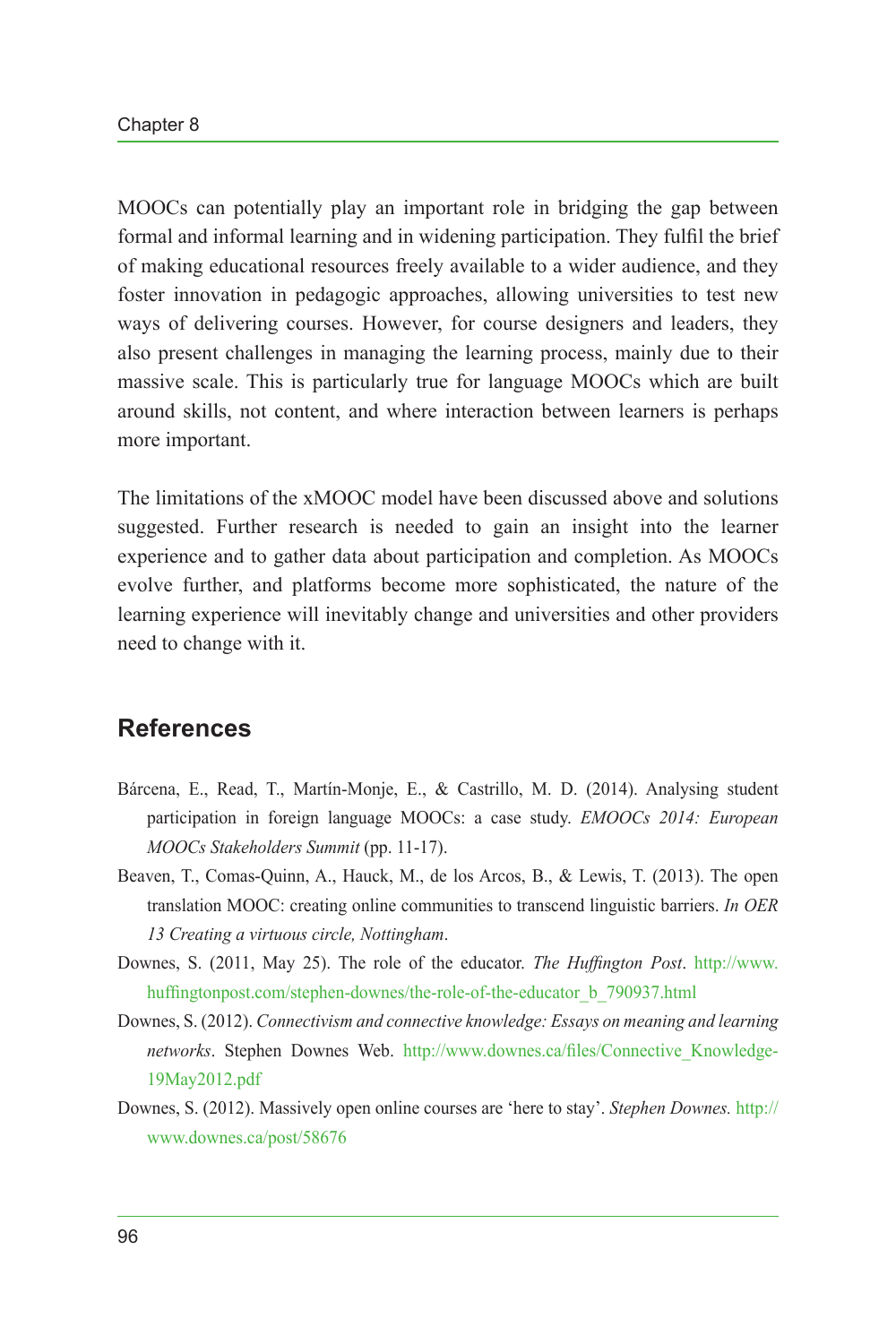- <span id="page-12-4"></span>Ferguson, R., Coughlan, T., & Heredotou C. (2016). *MOOCs: what the Open University research tells us*. The Open University, Milton Keynes: Institute of Educational Technology.
- <span id="page-12-9"></span>Jordan, K. (2015). Massive open online course completion rates revisited: assessment, length and attrition. *International Review of Research in Open and Distributed Learning, 16*(3, 341–358.<http://oro.open.ac.uk/43566/>
- <span id="page-12-6"></span>Kennedy, J. (2014). Characteristics of massive open online courses (MOOCs): a research review, 2009-2012. *Journal of Interactive Online Learning, 13*(1).
- <span id="page-12-5"></span>Littlejohn, A. (2013). *Understanding massive open online courses*. New Delhi: CEMCA.
- <span id="page-12-0"></span>McGreal, R. (2013). Introduction: the need for open educational resources. In R. McGreal, W. Kinuthia, & S. Marshall (Eds), *Open educational resources: innovation, research and practice*. Commonwealth of Learning, Athabasca University.
- <span id="page-12-8"></span>Moreira Teixeira, A., & Mota, J. (2014). A proposal for the methodological design of collaborative language MOOCs. In E. Martin-Monje & E. Bárcena (Eds), *Language MOOCs: providing learning, transcending boundaries*. De Gruyter Open.
- <span id="page-12-3"></span>Pappano, L. (2012, November 2). The year of the MOOC. *The New York Times*. [http://www.](http://www.edinaschools.org/cms/lib07/MN01909547/Centricity/Domain/272/The%20Year%20of%20the%20MOOC%20NY%20Times.pdf) [edinaschools.org/cms/lib07/MN01909547/Centricity/Domain/272/The%20Year%20](http://www.edinaschools.org/cms/lib07/MN01909547/Centricity/Domain/272/The%20Year%20of%20the%20MOOC%20NY%20Times.pdf) [of%20the%20MOOC%20NY%20Times.pdf](http://www.edinaschools.org/cms/lib07/MN01909547/Centricity/Domain/272/The%20Year%20of%20the%20MOOC%20NY%20Times.pdf)
- <span id="page-12-2"></span>Parr, C. (2013, October 17). MOOC creators criticise courses' lack of creativity. *Times Higher Education.* [https://www.timeshighereducation.com/news/mooc-creators-criticise](https://www.timeshighereducation.com/news/mooc-creators-criticise-courses-lack-of-creativity/2008180)[courses-lack-of-creativity/2008180.article](https://www.timeshighereducation.com/news/mooc-creators-criticise-courses-lack-of-creativity/2008180)
- <span id="page-12-1"></span>Siemens, G. (2013). Massive open online courses: innovation in education? In R. McGreal, W. Kinuthia, & S. Marshall (Eds), *Open educational resources: innovation, research and practice* (pp. 5-16). Commonwealth of Learning, Athabasca University.
- <span id="page-12-7"></span>Staubitz, T., Pfeiffer, T., Renz, J., Willems, C., & Meinel, C. (2015). Collaborative learning. In *ICERI2015 8th annual International Conference of Education, Research and Innovation, Seville, Spain* (pp. 18-20).